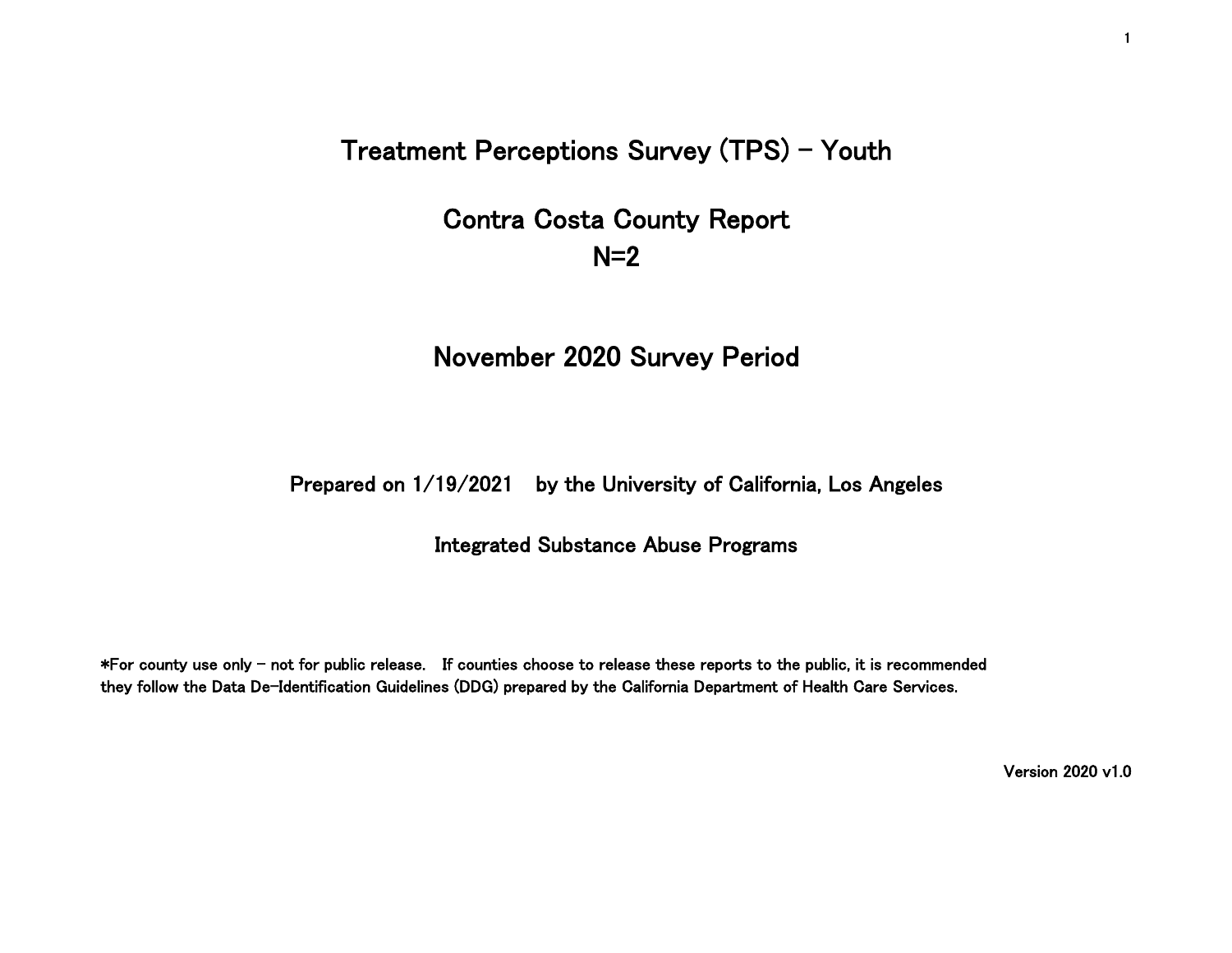|                                                     | Outpatient/<br>Intensive<br>Outpatient | Residential | Opioid/<br>Narcotic<br><b>Treatment</b><br>Program | Detoxification/<br>Withdrawal<br>Management | Partial<br>Hospitalization | Missing*** | Total |
|-----------------------------------------------------|----------------------------------------|-------------|----------------------------------------------------|---------------------------------------------|----------------------------|------------|-------|
| Number of programs *                                |                                        | $\cdot$     | $\sim$                                             | $\cdot$                                     | $\sim$                     |            |       |
|                                                     |                                        |             |                                                    |                                             |                            |            |       |
| Number of forms returned with responses received ** | $\overline{2}$                         | $\cdot$     | $\sim$                                             | $\cdot$                                     | $\cdot$                    | $\cdot$    | ∩     |
| English                                             | $\overline{2}$                         | $\cdot$     | $\cdot$                                            |                                             | $\overline{\phantom{a}}$   | $\cdot$    | ∩     |
|                                                     |                                        |             |                                                    |                                             |                            |            |       |
| Survey methods                                      |                                        |             |                                                    |                                             |                            |            |       |
| Online survey                                       | $\overline{2}$                         | $\cdot$     | $\sim$                                             |                                             |                            | $\cdot$    | c     |

#### Table 1. Number of survey forms returned by treatment setting

\* In this report, program is defined as a unit having a unique combination of CalOMS Provider ID and treatment setting and/or

Program Reporting Unit ID (optional) as indicated on the survey forms or in the data file submitted to UCLA.

\*\* (1) Only includes survey forms when at least one of the 18 questions are answered. (Excluded forms: N=0.)

(2) Only includes survey forms when respondents are between the ages of 12 and 20. (Excluded forms: N=0.)

\*\*\* Includes records where CalOMS Provider ID or treatment setting were missing in the phone or the online survey.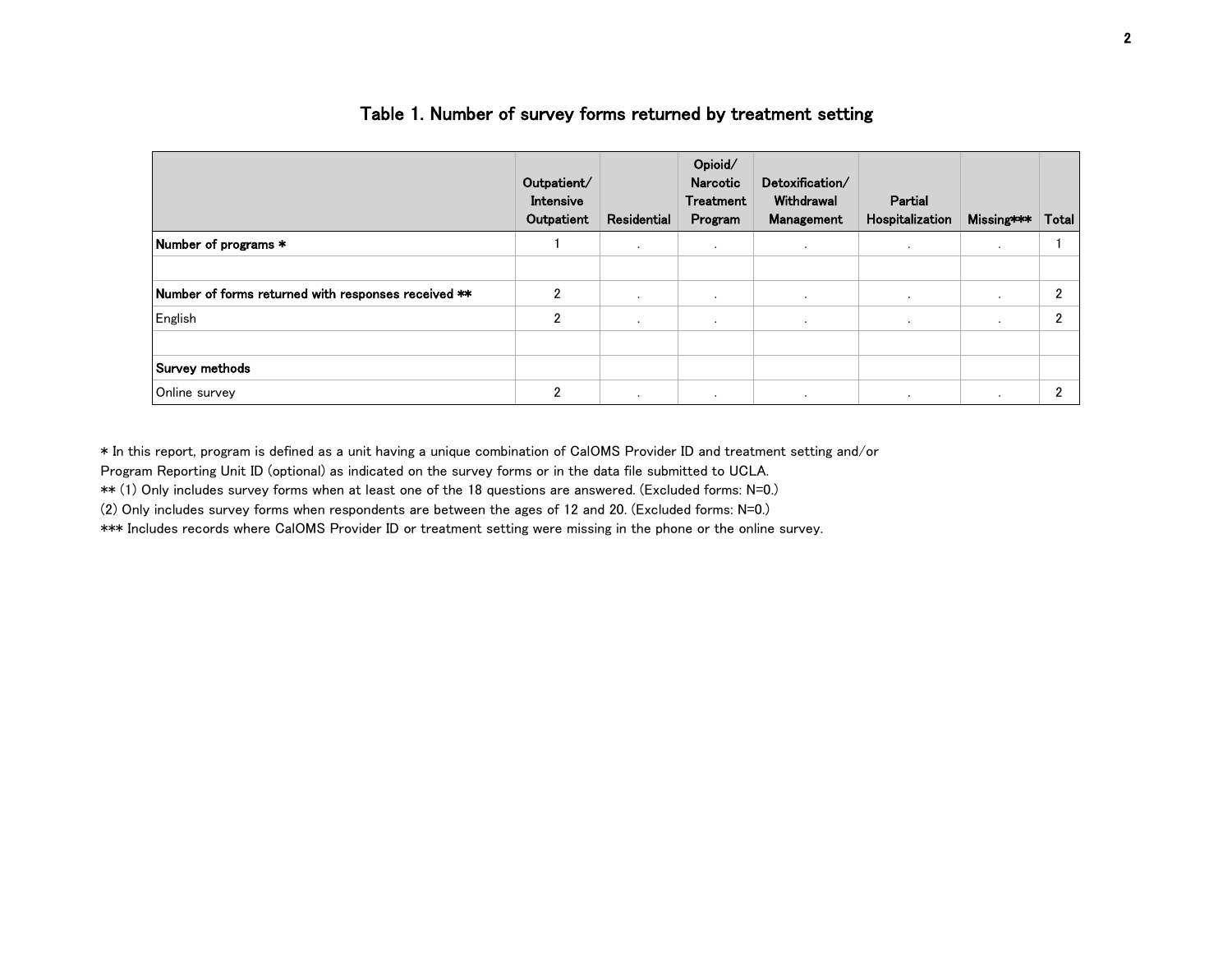# Table 2. Demographics of survey respondents

| Demographics                                | N              | %       |
|---------------------------------------------|----------------|---------|
| Gender (Multiple responses allowed)         | $\sim$         |         |
| Male                                        | $\overline{2}$ | 100.0   |
| Age group                                   | $\sim$         | $\cdot$ |
| $12 - 15$                                   |                | 50.0    |
| $17+$                                       |                | 50.0    |
| Race/ethnicity (Multiple responses allowed) | $\sim$         | $\cdot$ |
| American Indian/Alaskan Native              |                | 50.0    |
| Native Hawaiian/Pacific Islander            |                | 50.0    |
| How long received services here             | . .            | $\cdot$ |
| Less than 1 month                           |                | 50.0    |
| $1-5$ months                                |                | 50.0    |

\* Includes EPSDT youth ages 18-20 who received services in youth programs (N=0).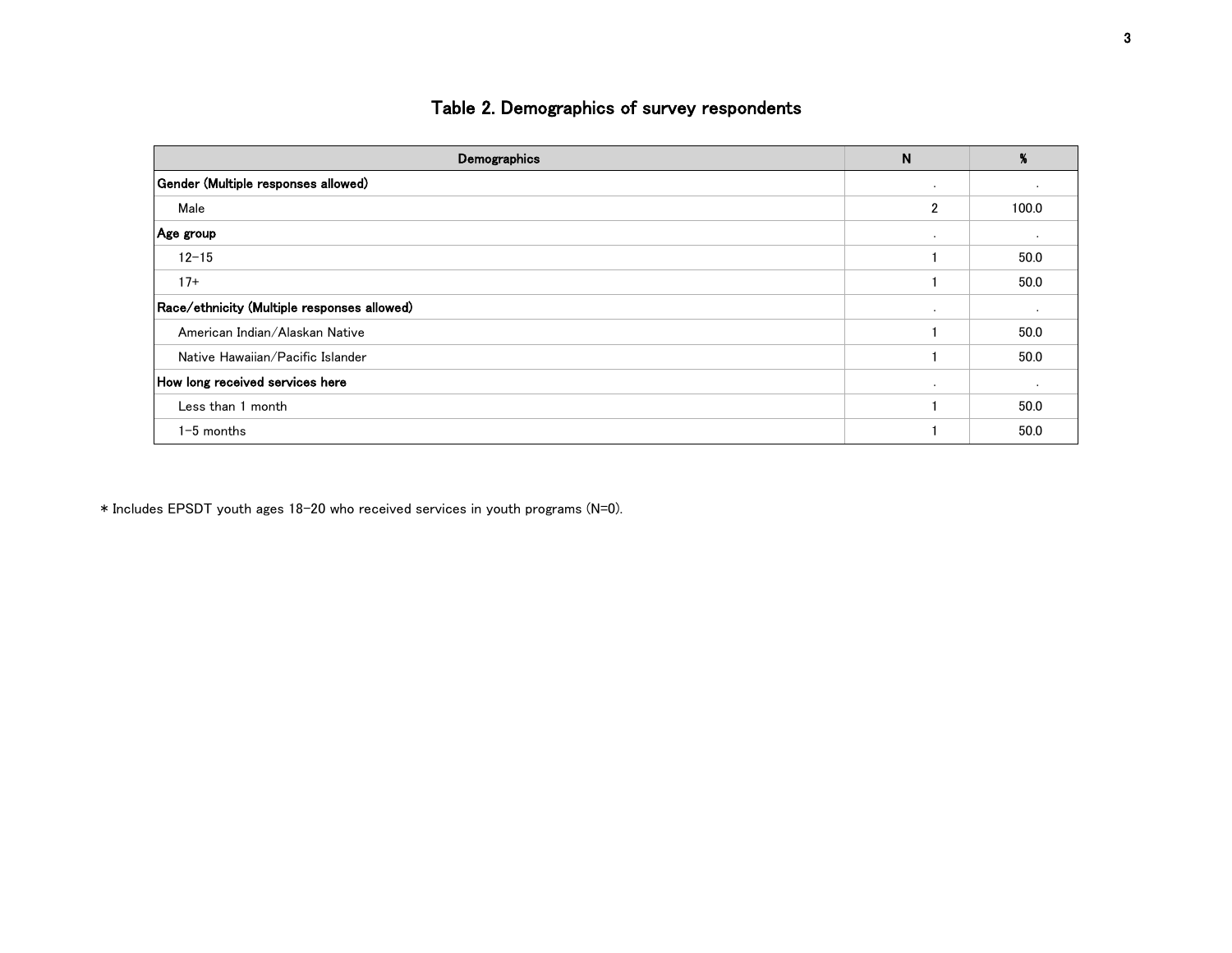| Survey<br>Question                               |          | Strongly<br>Disagree(1) |             |           |                | Disagree(2) |                | Neutral(3) |              | $A$ gree $(4)$ |     | Strongly<br>Agree(5) | Average<br><b>Score</b> |  |
|--------------------------------------------------|----------|-------------------------|-------------|-----------|----------------|-------------|----------------|------------|--------------|----------------|-----|----------------------|-------------------------|--|
| Domain: Access                                   |          |                         |             |           |                |             |                |            |              |                | 3.7 |                      |                         |  |
| 01 Convenient Location                           | $\Omega$ | $(0.0\%)$               | $\mathbf 0$ | $(0.0\%)$ | $\mathbf{0}$   | $(0.0\%)$   | $\overline{2}$ | $(100\%)$  | $\Omega$     | $(0.0\%)$      | 4.0 |                      |                         |  |
| 02 Convenient Time                               | 0        | $(0.0\%)$               | 0           | $(0.0\%)$ | 1              | $(50.0\%)$  | 0              | $(0.0\%)$  | 1            | $(50.0\%)$     | 4.0 |                      |                         |  |
| 03 Good Enrollment Experience                    | 0        | $(0.0\%)$               | $\Omega$    | $(0.0\%)$ | $\overline{2}$ | $(100\%)$   | $\Omega$       | $(0.0\%)$  | $\Omega$     | $(0.0\%)$      | 3.0 |                      |                         |  |
| Domain: Quality                                  |          |                         |             |           |                |             |                |            |              |                | 4.0 |                      |                         |  |
| 05 I Received the Right Services                 | 0        | $(0.0\%)$               | 0           | $(0.0\%)$ | 1              | $(50.0\%)$  | $\mathbf{1}$   | $(50.0\%)$ | 0            | $(0.0\%)$      | 3.5 |                      |                         |  |
| 06 Treated with Respect                          | 0        | $(0.0\%)$               | $\mathbf 0$ | $(0.0\%)$ | $\mathbf{0}$   | $(0.0\%)$   | 0              | $(0.0\%)$  | $\mathbf{1}$ | $(100\%)$      | 5.0 |                      |                         |  |
| 09 Cultural Sensitivity                          | 0        | $(0.0\%)$               | 0           | $(0.0\%)$ | $\overline{2}$ | $(100\%)$   | $\Omega$       | $(0.0\%)$  | $\mathbf{0}$ | $(0.0\%)$      | 3.0 |                      |                         |  |
| 15 Provided Family Services                      | 0        | $(0.0\%)$               | $\mathbf 0$ | $(0.0\%)$ | $\mathbf{1}$   | $(50.0\%)$  | $\mathbf{1}$   | $(50.0\%)$ | $\mathbf{0}$ | $(0.0\%)$      | 3.5 |                      |                         |  |
| Domain: Therapeutic Alliance                     |          |                         |             |           |                |             |                |            |              |                | 3.8 |                      |                         |  |
| 04 Worked with Counselor on Goals                | 0        | $(0.0\%)$               | 0           | $(0.0\%)$ | $\mathbf{1}$   | $(50.0\%)$  | $\mathbf{1}$   | $(50.0\%)$ | $\mathbf{0}$ | $(0.0\%)$      | 3.5 |                      |                         |  |
| 07 Counselor Listened                            | 0        | $(0.0\%)$               | $\mathbf 0$ | $(0.0\%)$ | $\mathbf{1}$   | $(50.0\%)$  | $\mathbf{1}$   | $(50.0\%)$ | $\mathbf{0}$ | $(0.0\%)$      | 3.5 |                      |                         |  |
| 08 Positive/Trusting Relationship with Counselor | 0        | $(0.0\%)$               | $\mathbf 0$ | $(0.0\%)$ | $\mathbf{0}$   | $(0.0\%)$   | $\mathbf{1}$   | $(100\%)$  | 0            | $(0.0\%)$      | 4.0 |                      |                         |  |
| 10 Counselor Interested in Me                    | 0        | $(0.0\%)$               | $\mathbf 0$ | $(0.0\%)$ | $\overline{2}$ | $(100\%)$   | $\Omega$       | $(0.0\%)$  | $\Omega$     | $(0.0\%)$      | 3.0 |                      |                         |  |
| 11 Liked Counselor                               | 0        | $(0.0\%)$               | $\mathbf 0$ | $(0.0\%)$ | 1              | $(50.0\%)$  | $\mathbf{1}$   | $(50.0\%)$ | $\Omega$     | $(0.0\%)$      | 3.5 |                      |                         |  |
| 12 Counselor Capable of Helping                  | 0        | $(0.0\%)$               | $\Omega$    | $(0.0\%)$ | 1              | $(50.0\%)$  | $\mathbf{1}$   | $(50.0\%)$ | $\Omega$     | $(0.0\%)$      | 3.5 |                      |                         |  |
| Domain: Care Coordination                        |          |                         |             |           |                |             |                |            |              |                | 3.3 |                      |                         |  |
| 13 Health/Emotional Health Needs Being Met       | 0        | $(0.0\%)$               | $\mathbf 0$ | $(0.0\%)$ | $\overline{2}$ | $(100\%)$   | $\Omega$       | $(0.0\%)$  | 0            | $(0.0\%)$      | 3.0 |                      |                         |  |
| 14 Helped with Other Issues/Concerns             | $\Omega$ | $(0.0\%)$               | $\mathbf 0$ | $(0.0\%)$ | $\mathbf{1}$   | $(50.0\%)$  | $\mathbf{1}$   | $(50.0\%)$ | 0            | $(0.0\%)$      | 3.5 |                      |                         |  |
| Domain: Outcome                                  |          |                         |             |           |                |             |                |            |              |                | 3.0 |                      |                         |  |
| 16 Better Able to Do Things                      | $\Omega$ | $(0.0\%)$               | $\mathbf 0$ | $(0.0\%)$ | $\overline{2}$ | $(100\%)$   | $\Omega$       | $(0.0\%)$  | $\Omega$     | $(0.0\%)$      | 3.0 |                      |                         |  |
| Domain: General Satisfaction                     |          |                         |             |           |                |             |                |            |              |                | 3.3 |                      |                         |  |
| 17 Overall Satisfied with Services               | 0        | $(0.0\%)$               | 0           | $(0.0\%)$ | $\overline{2}$ | $(100\%)$   | $\Omega$       | $(0.0\%)$  | $\mathbf{0}$ | $(0.0\%)$      | 3.0 |                      |                         |  |
| 18 Recommend Services                            | 0        | $(0.0\%)$               | 0           | $(0.0\%)$ | $\mathbf{1}$   | $(50.0\%)$  | $\mathbf{1}$   | $(50.0\%)$ | $\mathbf{0}$ | $(0.0\%)$      | 3.5 |                      |                         |  |

Table 3. Number of responses (percent) for each survey question and average score

Note: Domain averages based on surveys with complete data within each domain.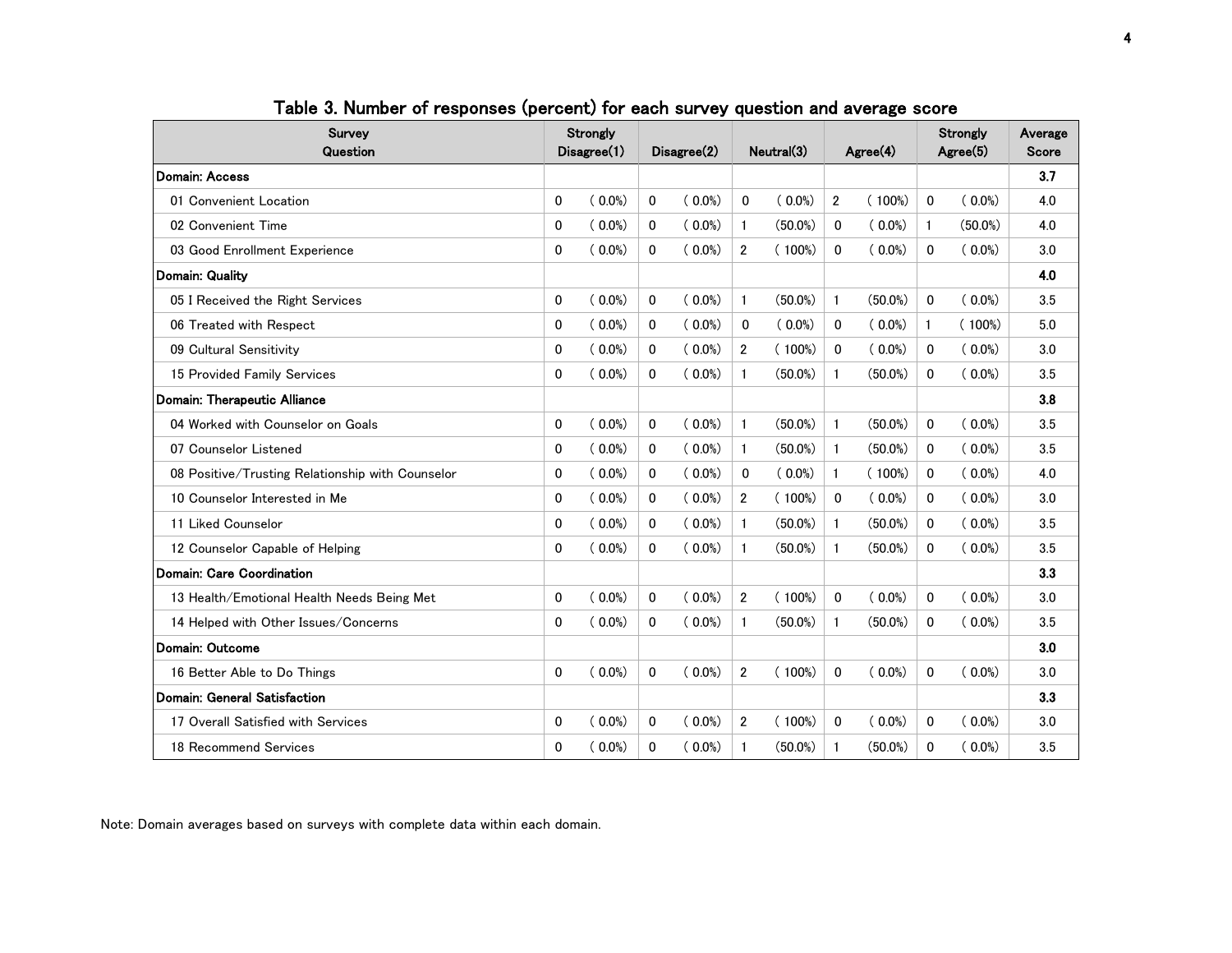

Figure 1. Percent of survey respondents in agreement by survey questions and six domains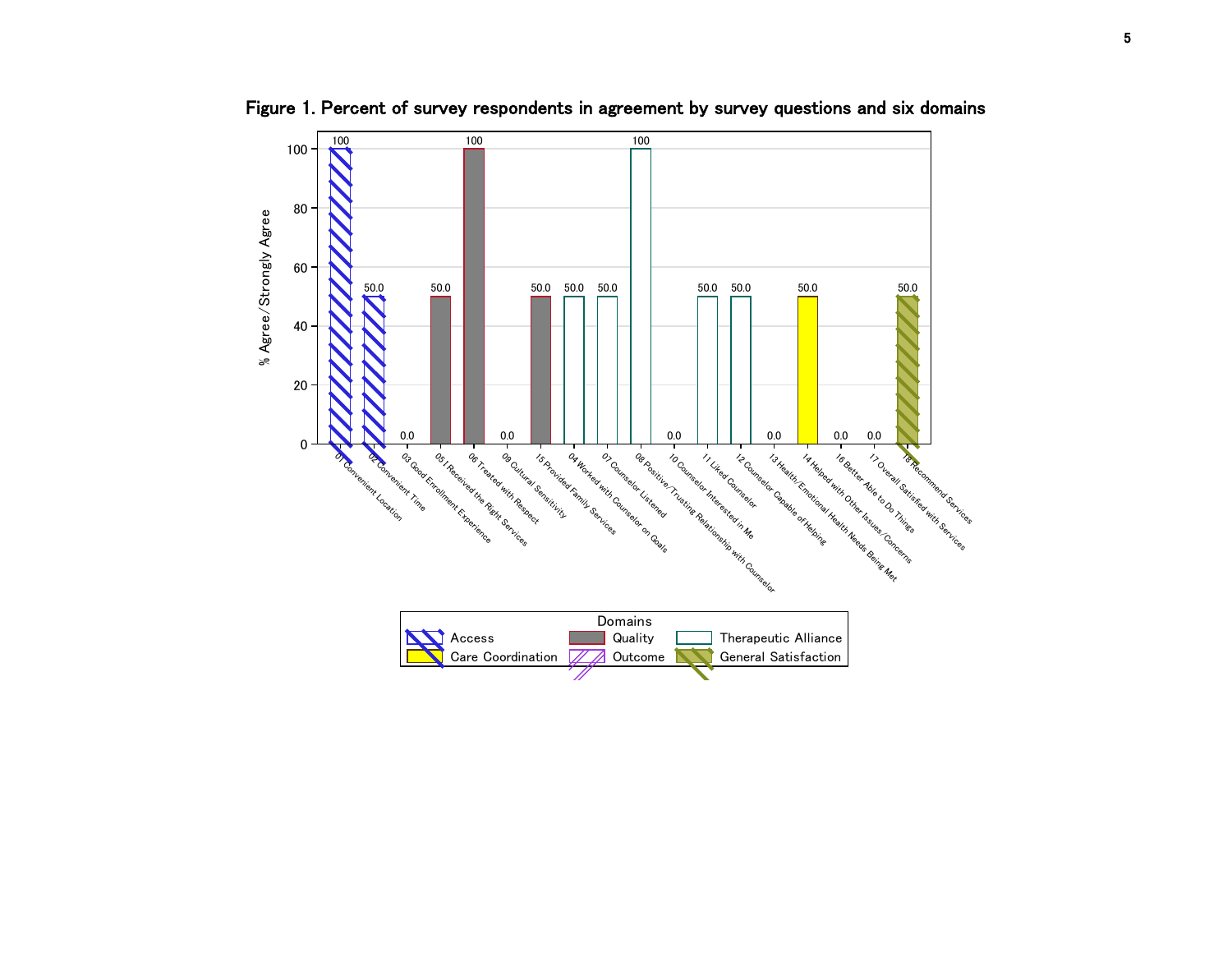| <b>Domains</b>              | <b>Survey Question</b>                           | % Agreement<br>2018 | % Agreement<br>2019 | % Agreement<br>2020 | <b>Difference</b><br>in Percentage<br>(from 2019 to 2020) |
|-----------------------------|--------------------------------------------------|---------------------|---------------------|---------------------|-----------------------------------------------------------|
| Access                      | 01 Convenient Location                           | 85.7                | 84.4                | 100                 | $+15.6$                                                   |
| Access                      | 02 Convenient Time                               | 92.9                | 84.4                | 50.0                | $-34.4$                                                   |
| Access                      | 03 Good Enrollment Experience                    | 78.6                | 84.4                | 0.0                 | $-84.4$                                                   |
| Quality                     | 05 I Received the Right Services                 | 71.4                | 90.6                | 50.0                | $-40.6$                                                   |
| Quality                     | 06 Treated with Respect                          | 85.7                | 93.8                | 100                 | $+ 6.2$                                                   |
| Quality                     | 09 Cultural Sensitivity                          | 71.4                | 84.4                | 0.0                 | $-84.4$                                                   |
| Quality                     | 15 Provided Family Services                      | 71.4                | 87.5                | 50.0                | $-37.5$                                                   |
| Therapeutic Alliance        | 04 Worked with Counselor on Goals                | 85.7                | 90.3                | 50.0                | $-40.3$                                                   |
| Therapeutic Alliance        | 07 Counselor Listened                            | 78.6                | 90.6                | 50.0                | $-40.6$                                                   |
| Therapeutic Alliance        | 08 Positive/Trusting Relationship with Counselor | 92.9                | 87.5                | 100                 | $+12.5$                                                   |
| Therapeutic Alliance        | 10 Counselor Interested in Me                    | 92.9                | 90.6                | 0.0                 | $-90.6$                                                   |
| Therapeutic Alliance        | 11 Liked Counselor                               | 92.9                | 90.3                | 50.0                | $-40.3$                                                   |
| Therapeutic Alliance        | 12 Counselor Capable of Helping                  | 92.9                | 77.4                | 50.0                | $-27.4$                                                   |
| <b>Care Coordination</b>    | 13 Health/Emotional Health Needs Being Met       | 84.6                | 87.1                | 0.0                 | $-87.1$                                                   |
| <b>Care Coordination</b>    | 14 Helped with Other Issues/Concerns             | 85.7                | 86.7                | 50.0                | $-36.7$                                                   |
| Outcome                     | 16 Better Able to Do Things                      | 71.4                | 83.9                | 0.0                 | $-83.9$                                                   |
| <b>General Satisfaction</b> | 17 Overall Satisfied with Services               | 78.6                | 87.5                | 0.0                 | $-87.5$                                                   |
| <b>General Satisfaction</b> | 18 Recommend Services                            | 64.3                | 81.3                | 50.0                | $-31.3$                                                   |

# Table 4. Percent of survey respondents in agreement by each survey question and year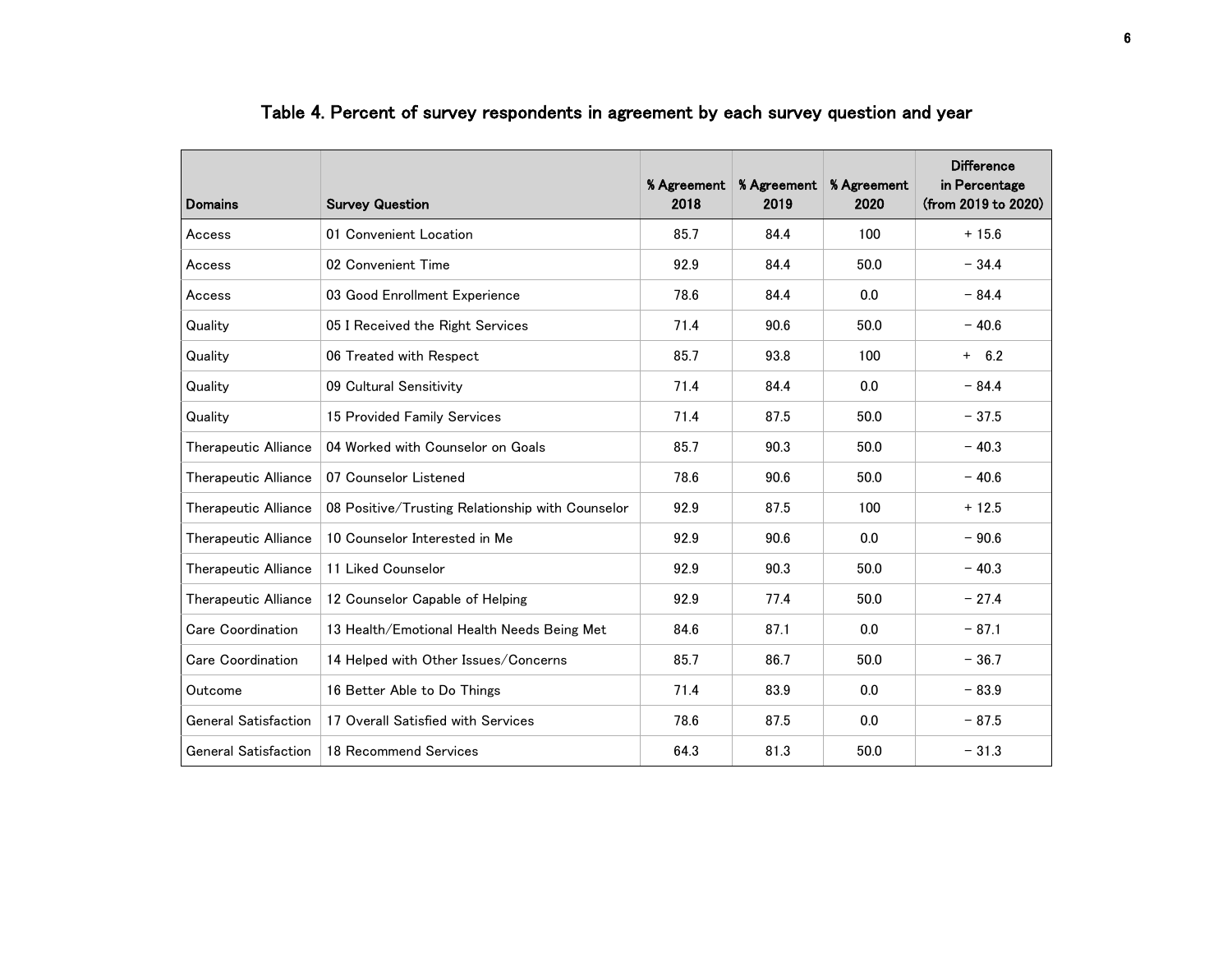| Rank Program | <b>Number</b><br>ΟŤ<br>participants * Q17 Q1 Q2 Q3 Q4 Q5 Q6 Q7 Q8 Q9 Q10 Q11 Q12 Q13 Q14 Q15 Q16 Q18 |     |                 |                |    |                 |     |    |     |             |    |    |   |    |    |    |
|--------------|------------------------------------------------------------------------------------------------------|-----|-----------------|----------------|----|-----------------|-----|----|-----|-------------|----|----|---|----|----|----|
| 070901       | 2**                                                                                                  | 100 | 50 <sub>1</sub> | 0 <sup>1</sup> | 50 | 50 <sub>1</sub> | 100 | 50 | 100 | $\mathbf 0$ | 50 | 50 | 0 | 50 | 50 | 50 |

Table 5. Ranking of programs by percent in agreement with Q17 (overall satisfied with services)

\* Number of survey participants that answered Q17 for ranking purposes. Ns may vary for each survey question.

\*\* Sample sizes < 5 : Interpret findings with caution. Individual TPS reports will not be provided for programs with Ns<3.

\*\*\* Provider ID was missing for these survey participants.